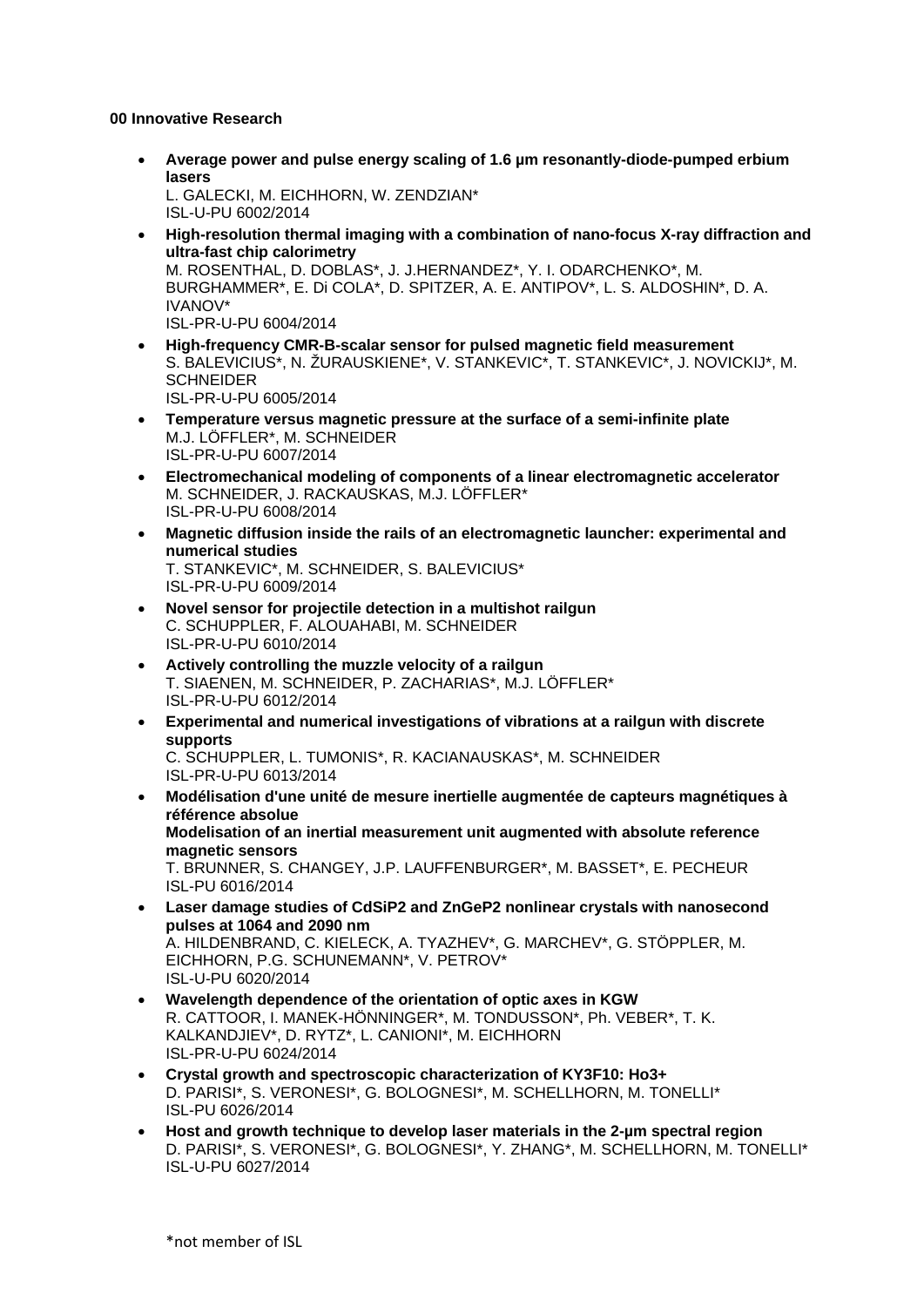- **Optical beam induced current measurements based on the two-photon absorption process in 4H-SiC diodes** H. HAMAD\*, C. RAYNAUD\*, P. BEVILACQUA\*, D. TOURNIER\*, B. VERGNE, D. PLANSON\* ISL-PR-U-PU 6029/2014
- **Visualisation par variation d'indice de réfraction Visualization by refractive index variation** F. LEOPOLD, F. JAGUSINSKI, J.-P. PRENEL\*, P. SMIGIELSKI\* ISL-U-PU 6033/2014
- **Circuit models explaining the bandwidth behavior of small circular cavity- backed patch antennas** M. MARTINIS, K. MAHDJOUBI\*, R. SAULEAU\*, S. COLLARDEY\*, L. BERNARD ISL-U-PU 6042/2014
- **Bandwidth behavior of miniature cavity antennas** M. MARTINIS, K. MAHDJOUBI\*, R. SAULEAU\*, S. COLLARDEY\*, L. BERNARD ISL-PU 6044/2014
- **Evaluation of attitude estimation algorithms using absolute magnetic reference data: methodology and results** T. BRUNNER, S. CHANGEY, J.-P. LAUFFENBURGER, M. BASSET, E. PECHEUR ISL-U-PU 6048/2014
- **Penetration and propagation into biological matter and biological effects of high-power ultra-wideband pulses: a review** Th. SCHUNCK, F. BIETH, S. PINGUET, Ph. DELMOTE ISL-PR-U-PU 6071/2014
- **Hardware-in-the-Loop experimental setup development for a guided projectile in a wind tunnel** G. STRUB, V. GASSMANN, S. THEODOULIS, S. DOBRE, M. BASSET\* ISL-U-PU 6076/2014
- **Mid-infrared lasing from Ho3+ in bulk InF3 glass and BYF crystal** A. BERROU, C. KIELECK, M. EICHHORN ISL-U-PU 6084/2014
- **Continuous-wave and Q-switched operation of a resonantly pumped Ho3+:KY3F10 laser** M. SCHELLHORN, D. PARISI\*, M. EICHHORN, M. TONELLI\*

ISL-PR-U-PU 6085/2014

- **Development of metamaterials based antennas at ISL** R. ADAM, V. JAECK, M. MARTINIS, L. BERNARD ISL-PU 6099/2014
- **Synthesis of Cu(OH)2 and CuO nanotubes arrays on a silicon wafer** L. SCHLUR, K. BONNOT, D. SPITZER ISL-PR-U-PU 6108/2014
- **Bio-inspired explosive sensors and specific signatures** D. SPITZER, K. BONNOT, L. SCHLUR, N. PIAZZON\*, D. DOBLAS\*, D. IVANOV\*, T. COTTINEAU\*, V. KELLER\* ISL-PR-U-PU 6109/2014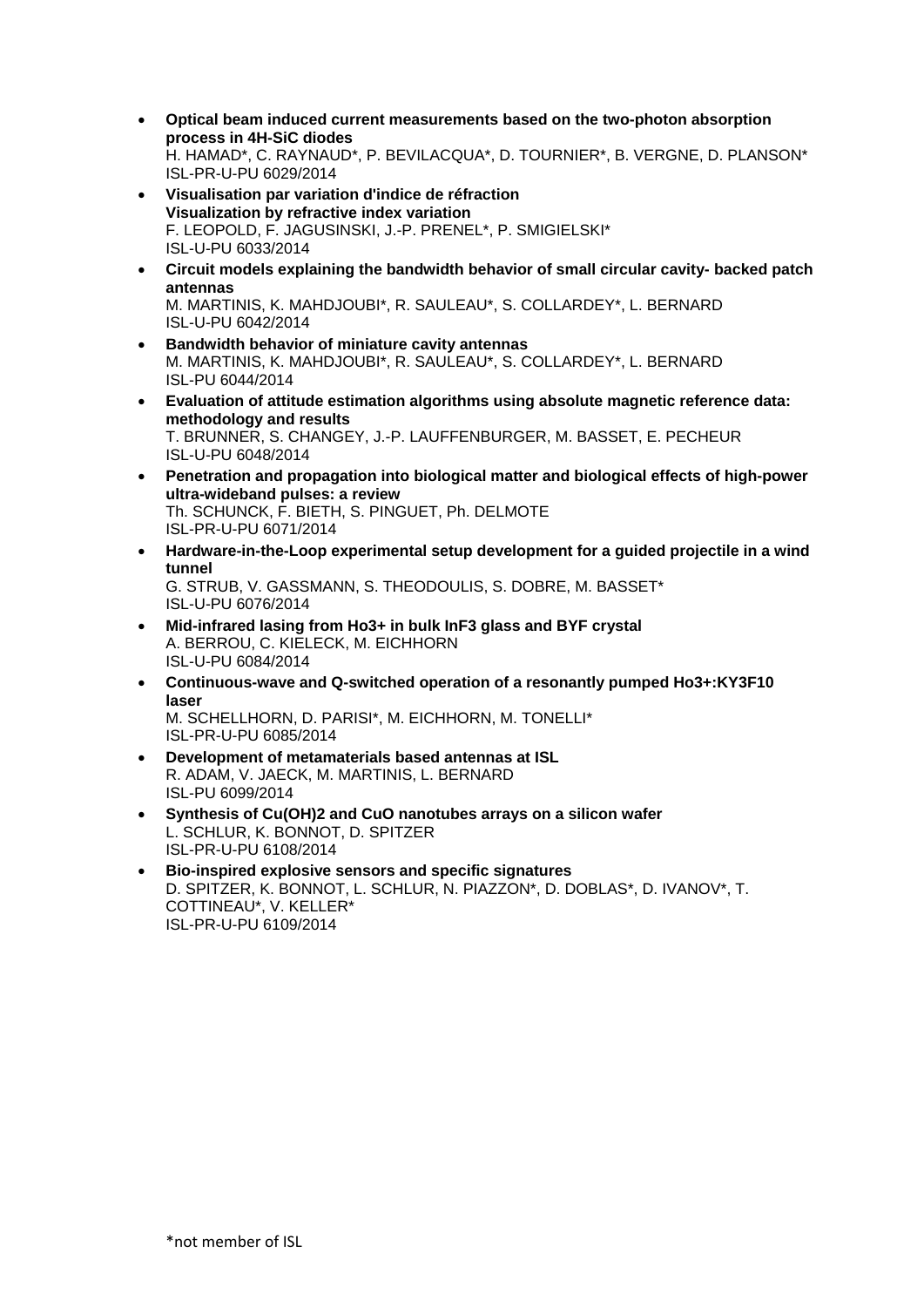**01 Energetic and advanced protective materials** 

- **Development of the Dynamic Compaction Resistance Sintering (DCRS): A new process for powder consolidation combining electric current and dynamic loading** P. ACQUIER, S. LEMONNIER, N. ALLAIN-BONNASSO\*, A. RUSINEK\*, T. GROSDIDIER\*, E. BARRAUD ISL-PR-U-PU 6069/2014
- **Optimization of the spark plasma sintering processing parameters affecting the properties of polyimide** M. SCHWERTZ, P. RANQUE, S. LEMONNIER, E. BARRAUD, A. CARRADO\*, M.-F. VALLAT\*, M. NARDIN\* ISL-PR-U-PU 6073/2014
- **Consolidation by spark plasma sintering of polyimide and polyetheretherketone** M. SCHWERTZ, S. LEMONNIER, E. BARRAUD, A. CARRADO\*, M.-F. VALLAT\*, M. NARDIN\* ISL-PR-U-PU 6074/2014
- **[IN PRESS] Primary Chemical Sequence Ultimately Determines Crystal Thickness in Segmented All-Aliphatic Copolymers** Yaroslav I. Odarchenko\*, Denis V. Anokhin\*, David Doblas, Martin Rosenthal\*, Jaime J. Hernandez\*, Loic Vidal\*, Niels J. Sijbrandi\*, Ad J. Kimenai\*, Edwin P. C. Mes\*, Rene´ Broos\*, Georg Bar\*, Pieter J. Dijkstra\*, Jan Feijen\*, Mikhail Soloviev\*, Dimitri A. Ivanov\* ISL-PR-U-PU 6079/2014
- **[IN PRESS] Detonation of nanosized explosive: new mechanistic model for nanodiamond formation** V. Pichot, M.Comet, B. Risse, D. Spitzer ISL-PR-U-PU 6082/2014
- **[IN PRESS] Mechanical behavior of nanostructured and microstructured explosives** V. Pichot, B. Risse, J. Mory, C. Nicollet, F. Schnell, M. Comet, D. Spitzer ISL-PR-U-PU 6083/2014
- **Oxidation of detonation nanodiamonds in a reactive formulation** M. COMET, V. PICHOT, F. SCHNELL, D. SPITZER ISL-PR-U-PU 6093/2014
- **Boron as fuel for ceramic thermites** M. COMET, F. SCHNELL, V. PICHOT, J. MORY, B. RISSE, D. SPITZER ISL-PR-U-PU 6094/2014
- **Biophotonic ring resonator for ultrasensitive detection of DMMP as a simulant for organophosphorus agents** K. BONNOT, F. CUESTA-SOTO\*, M. RODRIGO\*, A. VARRIALE\*, N. SANCHEZ\*, S. D'AURIA\*, D. SPITZER, F. LOPEZ-ROYO\* ISL-PR-U-PU 6095/2014
- **Continuous engineering of nano-cocrystals for medical and energetic applications** D. SPITZER, B. RISSE, F. SCHNELL, V. PICHOT, M. KLAUMÜNZER, M.R. SCHÄFER ISL-PR-U-PU 6096/2014
- **Reactive properties of some nanothermites** M. COMET, D. HASSLER, B. KHASAINOV\*, F. SCHNELL, A. BACH, V. PICHOT, D. SPITZER ISL-PU 6097/2014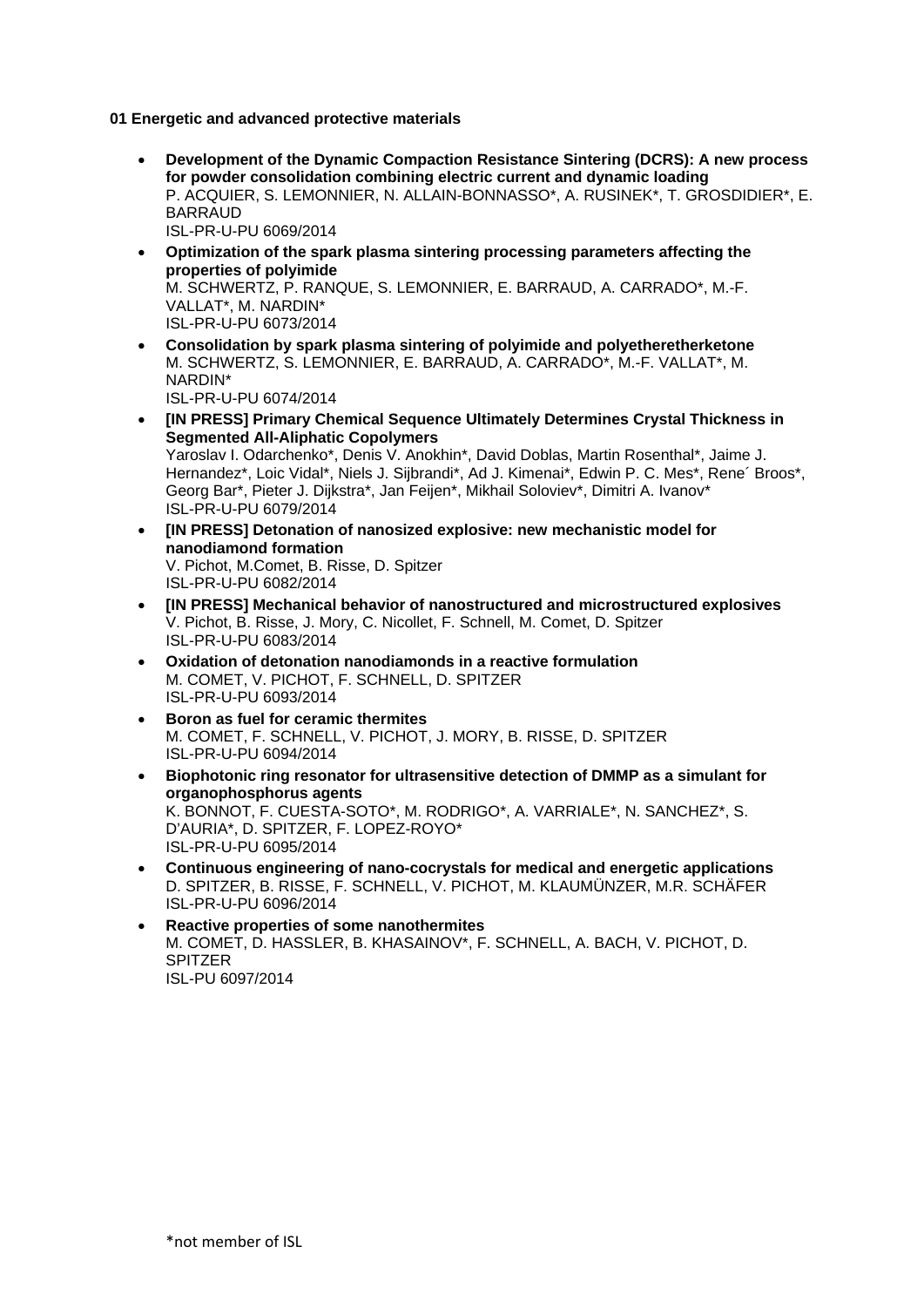**02 Flight techniques for projectiles** 

- **"ISL-Shock tunnel operation with contoured Mach-4.5-6-8-10-nozzles for hypersonic test applications"** B. SAUERWEIN, R. HRUSCHKA, P. GNEMMI, C. REY, M. BASTIDE ISL-PU 6001/2014
- **Gun-Launched Micro Air Vehicle: Concept, challenges and results** E. ROUSSEL, P. GNEMMI, S. CHANGEY ISL-U-PU 6015/2014
- **Control of a gun-launched MAV for scene observation** V. GASSMANN, A. DROUOT\*, C. CHAUFFAUT\*, E. ROUSSEL, S. CHANGEY, P. GNEMMI, E. RICHARD\*, M. BOUTAYEB\*, R. LOZANO\* ISL-PU 6017/2014
- **Conception et réalisation d'un démonstrateur pour un système hybride projectile/drone miniature. Bilan Conception and realisation of a demonstrator for a hybrid projectile/MAV system. Assessment** P. GNEMMI, S. CHANGEY, M. BOUTAYEB\*, R. LOZANO\*, R. SIRYANI\* ISL-PU 6019/2014
- **Prediction of aerodynamic performances of a gun launched micro air vehicle** P. GNEMMI, C. REY, K. MEDER ISL-PR-U-PU 6031/2014
- **Réseau d'antennes phasé et commuté sur structure conique Phased and switched antenna array on a conical structure** V. JAECK, L. BERNARD, K. MAHDJOUBI\*, R. SAULEAU\*, S. COLLARDEY\*, P. POULIGUEN\*, P. POTIER\* ISL-PU 6043/2014
- **A switched phased array on a conical structure** V. JAECK, L. BERNARD, K. MAHDJOUBI\*, R. SAULEAU\*, S. COLLARDEY\*, P. POULIGUEN\*, P. POTIER\* ISL-U-PU 6045/2014
- **Interior ballistics simulation of the two chambers GLMAV launcher** J. KRCMAR, C. STEINBACH, K. DAHHANI ISL-PR-U-PU 6051/2014
- **Real-time attitude-independent three-axis magnetometer calibration for spinning projectiles: A sliding window approach** B. GRANDVALLET\*, A. ZEMOUCHE\*, M. BOUTAYEB\*, S. CHANGEY ISL-PR-U-PU 6052/2014
- **Attitude estimation of a projectile using magnetometers and accelerometers: Experimental validation** S. CHANGEY, E. PECHEUR, T. BRUNNER ISL-U-PU 6053/2014
- **Grey-box identification of the pitch damping coefficient from free-flight tests** M. ALBISSER, S. DOBRE, C. BERNER, M. THOMASSIN\*, H. GARNIER\* ISL-PU 6056/2014
- **Aerodynamic coefficient identification procedure of a finned projectile using magnetometer and video free-flight data** M. ALBISSER, C. BERNER, S. DOBRE, M. THOMASSIN\*, H. GARNIER\* ISL-PU 6057/2014
- **Supersonic projectile behavior under electric discharges generating a plasma** P. GNEMMI, C. REY, P. WEY ISL-U-PU 6066/2014
- **Instrumented fuzes for aeroballistic diagnostics of large-caliber projectiles** V. JAECK, L. BERNARD, E. SOMMER, J. KREITZ, D. SCHMOLTZI, A. SCHNEIDER ISL-U-PU 6068/2014
- **2D course correction system for spin-stabilized projectiles using a spoiler control surface**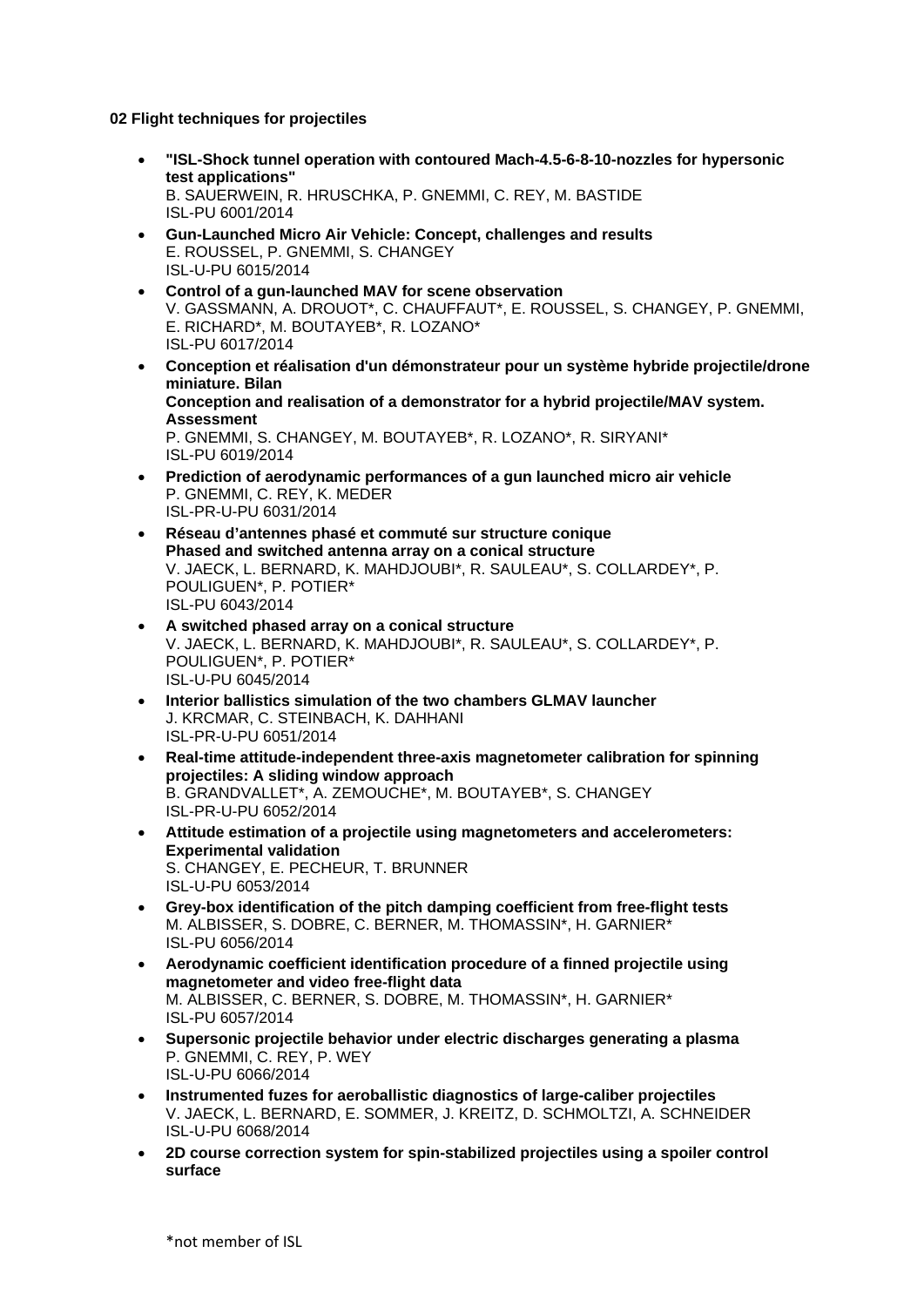P. WEY, B. MARTINEZ, R. CAYZAC\*, E. CARETTE\*, P. DENIS\*, C. GRIGNON\* ISL-PU 6070/2014

- **Pitch/yaw channels control design for a 155 mm projectile with rotating canards, using a H8 loop-shaping design procedure** F. SEVE, S. THEODOULIS, P. WERNERT, M. ZASADZINSKI\*, M. BOUTAYEB\* ISL-U-PU 6086/2014
- **Sensor position influence on modeling and control of 155 mm canard-guided spinstabilized projectiles** F. SEVE, S. THEODOULIS, P. WERNERT, M. ZASADZINSKI\*, M. BOUTAYEB\* ISL-U-PU 6087/2014
- **Fixed structure hinf control for a canard-guided projectile pitch/yaw dynamics autopilot design** F. SEVE, S. THEODOULIS, M. ZASADZINSKI\*, M. BOUTAYEB\*, P. WERNERT ISL-U-PU 6088/2014
- **Comparison of two hinf loop-shaping robust autopilot structure configurations for a 155 mm spin-stabilized canard-guided projectile** F. SEVE, S. THEODOULIS, M. ZASADZINSKI\*, M. BOUTAYEB\*, P. WERNERT ISL-U-PU 6089/2014
- **Multiple shooting condensing for online gain scheduling in interceptor guidance** L. WALTER, G. SCHLÖFFEL, F. HOLZAPFEL\*, E. KOSTINA\* ISL-U-PU 6090/2014
- **Real-time optimal gain scheduling for nonlinear dynamic inversion** L. WALTER, S. FLEISCHMANN, G. SCHLÖFFEL, F. PETER\*, F. HOLZAPFEL\* ISL-U-PU 6091/2014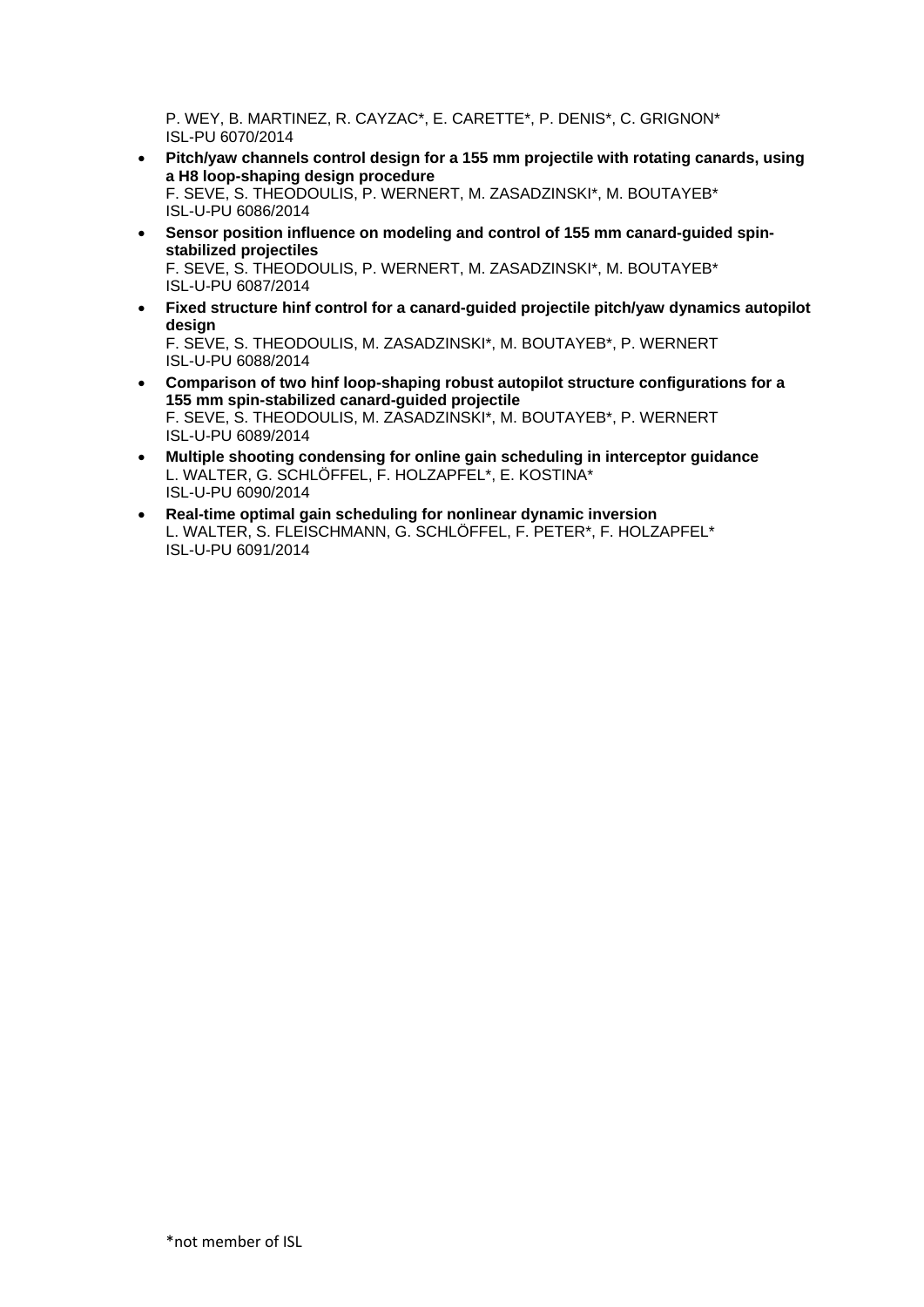**03 Laser and electromagnetic technologies** 

- **Invited paper Latest developments on the Er3+:YAG solid state heat-capacity laser** S. BIGOTTA, T. IBACH, M. EICHHORN ISL-U-PU 6003/2014
- **Design considerations for an electromagnetic railgun to be used against antiship missile** J. GALLANT, E. VANDERBEKE\*, F. ALOUAHABI, M. SCHNEIDER ISL-PR-U-PU 6006/2014
- **Electromechanical aspects of reliable loading procedures for multishot railguns** C. SCHUPPLER, F. ALOUAHABI, M. SCHNEIDER ISL-PR-U-PU 6011/2014
- **Pulsed magnetic field measurement system based on colossal magnetoresistance-Bscalar sensors for railgun investigation** T. STANKEVIC\*, L. MEDIŠAUSKAS\*, V. STANKEVIC\*, S. BALEVICIUS\*, N. ŽURAUSKIENÉ\*, O. LIEBFRIED, M. SCHNEIDER ISL-PR-U-PU 6030/2014
- **Biological and sanitary effects of High-Power Microwave Ultra-Wideband (HPM/UWB) signals** F. BIETH, T. SCHUNCK, S. PINGUET, R. BISCHOFF, P. DELMOTE ISL-U-PU 6034/2014
- **Design and performance of a high-pressure, flowing liquid dielectric peaking switch** R. BISCHOFF ISL-PR-U-PU 6041/2014
- **Pacemaker exposure to high-power microwave ultrawideband radiation** F. BIETH, T. SCHUNCK, S. PINGUET, P. DELMOTE ISL-PR-U-PU 6055/2014
- **Conception de thyristors SiC permettant l'étude de l'amplification interne de l'allumage** S. SCHARNHOLZ, L.V. PHUNG\*, D. TOURNIER\*, B. VERGNE, R. HASSDORF, P. BROSSELARD\*, D. PLANSON\* ISL-PU 6077/2014
- **Temperature dependence of 4H-SiC ionization rates using Optical Beam Induced Current** H. HAMAD\*, C. RAYNAUD\*, P. BEVILACQUA\*, S. SCHARNHOLZ, D. PLANSON\* ISL-PU 6078/2014
- **Chargeur de condensateurs de forte puissance utilisant des IGCT dans un convertisseur Boost A high-power capacitor charger using IGCTs in a boost converter system** V. BROMMER, O. LIEBFRIED, S. SCHARNHOLZ ISL-PU 6080/2014
- **A high-pressure, flowing liquid dielectric pulse forming line** R. BISCHOFF ISL-PU 6081/2014
- **Performances of a compact, high-power, wideband & ultra-windeband electromagnetic source** P. DELMOTE, F. BIETH

ISL-PU 6092/2014

- **Augmented railgun with integrated XRAM current multiplication** O. LIEBFRIED, M. ROCH ISL-PR-U-PU 6100/2014
- **2 µm and mid-IR fiber-laser-based sources for OCM** C. KIELECK, A. BERROU, C. KNEIS, B. DONELAN, M. EICHHORN ISL-U-PU 6102/2014
- **6.5 W ZnGeP2 OPO directly pumped by a Q-switched Tm3+-doped single-oscillator fiber laser**

C. KIELECK, A. BERROU, B. DONELAN, B. CADIER\*, T. ROBIN\*, M. EICHHORN ISL-U-PU 6103/2014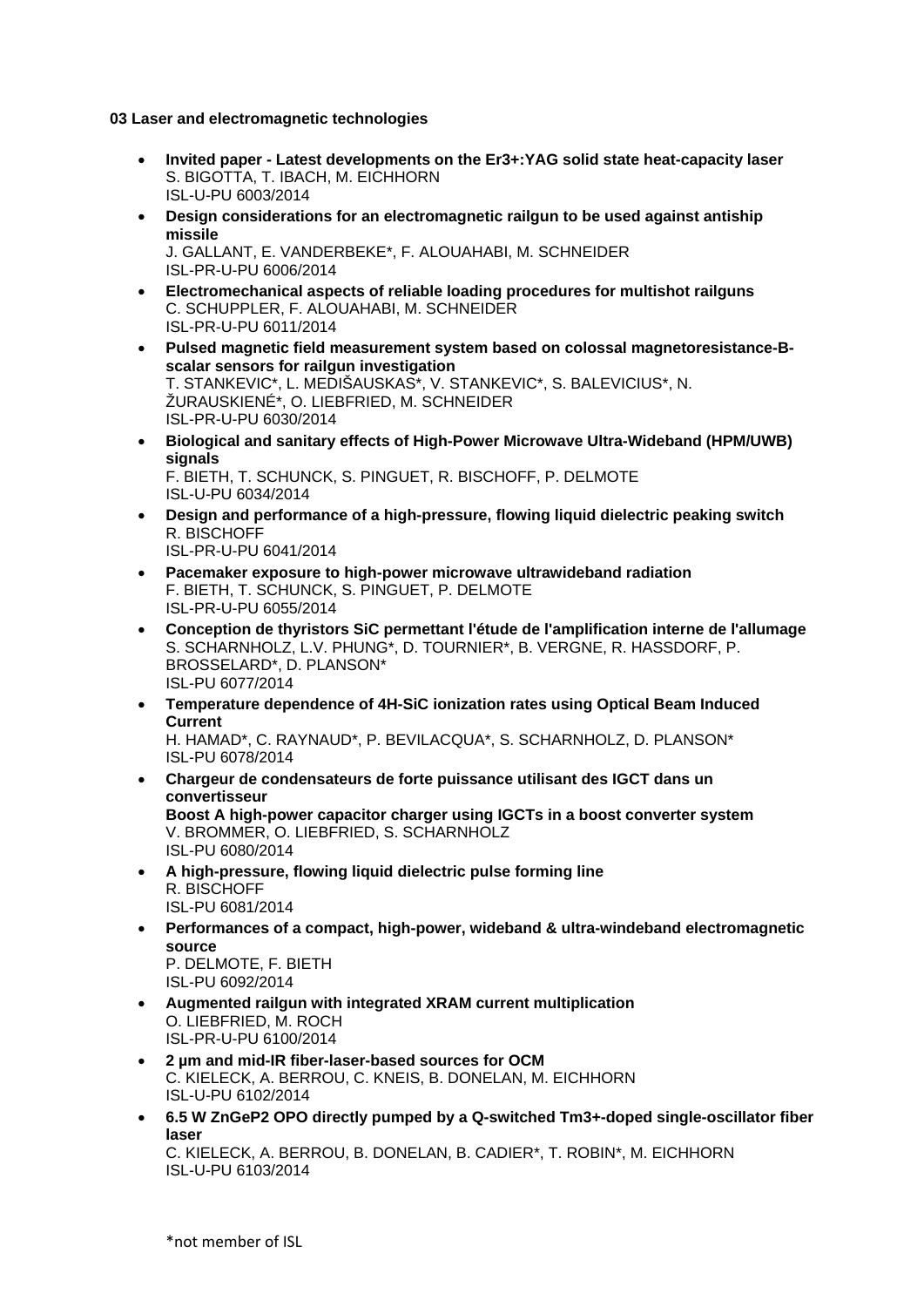- **OPO-based DIRCM source technology and associated field trials** C. KIELECK, A. HILDENBRAND, A. BERROU, M. EICHHORN, M. LASCAUD\*, P. HOULES\*, C. COLIN\*, G. BREHON\* ISL-U-PU 6104/2014
- **Laser damage of the nonlinear crystals CdSiP2 and ZnGeP2 studied with nanosecond pulses at 1064 and 2090 nm** A. HILDENBRAND, C. KIELECK, A. TYAZHEV\*, G. MARCHEV\*, G. STÖPPLER, M. EICHHORN, P. G. SCHUNEMANN\*, V. L. PANYUTIN\*, V. PETROV\* ISL-PR-U-PU 6105/2014
- **Behavior of composite materials subjected to 1,07 µm laser irradiation in the range of 100 W/cm² to 2 kW/cm²** F. LACROIX, A. EICHHORN, O. MULLER, V. ALLHEILY, G. L'HOSTIS\* ISL-U-PU 6106/2014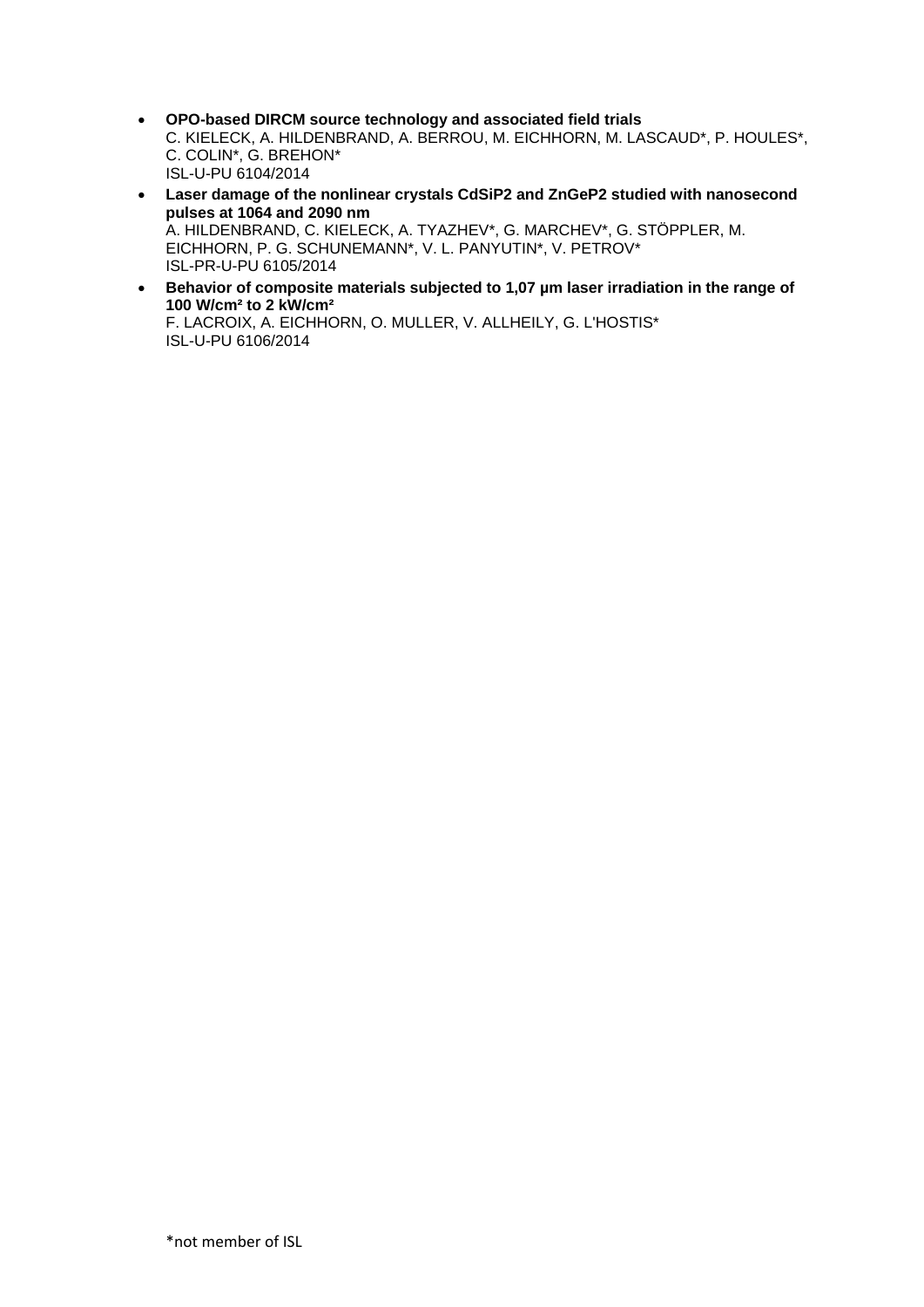**04 Protection technologies, security, situational awareness** 

- **On the use of laminate protections against high velocity fragment impact** F. RONDOT, D. VALLÉE\*, M. LEQUIN\*, J. NUSSBAUM, K. THORAL-PIERRE\* ISL-U-PU 6014/2014
- **Laser gated viewing at ISL for vision through smoke, active polarimetry, and 3D imaging in NIR and SWIR wavelength bands** M. LAURENZIS, F. CHRISTNACHER ISL-U-PU 6018/2014
- **Nonline-of-sight laser gated viewing of scattered photons** M. LAURENZIS, A. VELTEN\* ISL-PR-U-PU 6023/2014
- **Impact of a distance estimation error inducing a visualized zone gap on the target illuminance in range-gated active imaging** A. MATWYSCHUK ISL-PR-U-PU 6025/2014
- **Active Imaging** H. D. TOLL\*, M. LAURENZIS ISL-U-PU 6028/2014
- **Quantification of the atmospheric scintillation for laser illumination in active imaging** J.-M. POYET, O. MEYER\*, F. CHRISTNACHER ISL-PR-U-PU 6032/2014
- **Performance de localisation d'un son dans le plan azimutal avec une audition perturbée Sound-localization performance in the azimuth plane with perturbed hearing** V. ZIMPFER ISL-PU 6035/2014
- **Long-term, global-scale statistics of sound propagation** S. CHEINET ISL-PR-U-PU 6036/2014
- **Theoretical and experimental comparison of flash and accumulation mode in rangegated active imaging** F. CHRISTNACHER, M. LAURENZIS, S. SCHERTZER ISL-PR-U-PU 6037/2014
- **Beam shaping of laser diode stacks for compact and efficient illumination devices at the French-German Research Institute of Saint-Louis** Y. LUTZ, M. LAURENZIS ISL-PR-U-PU 6038/2014
- **Laser diode stack beam shaping for efficient and compact long-range laser illuminator design** Y. LUTZ, J.-M. POYET ISL-PR-U-PU 6039/2014
- **Laser gated-viewing advanced range imaging methods using compressed sensing and coding of range-gates** M. LAURENZIS, A. WOISELLE\* ISL-PR-U-PU 6040/2014
- **Compressive strength of cement paste as a function of loading rate: Experiments and engineering mechanics analysis** I. FISCHER, B. PICHLER, E. LACH, C. TERNER, E. BARRAUD, F. BRITZ ISL-PR-U-PU 6046/2014
- **Modeling of the visual artifact in range-gated active imaging, especially in burst mode** A. MATWYSCHUK ISL-PR-U-PU 6047/2014
- **Impact of hearing protection devices on sound localization performance** V. ZIMPFER, D. SARAFIAN ISL-PR-U-PU 6049/2014